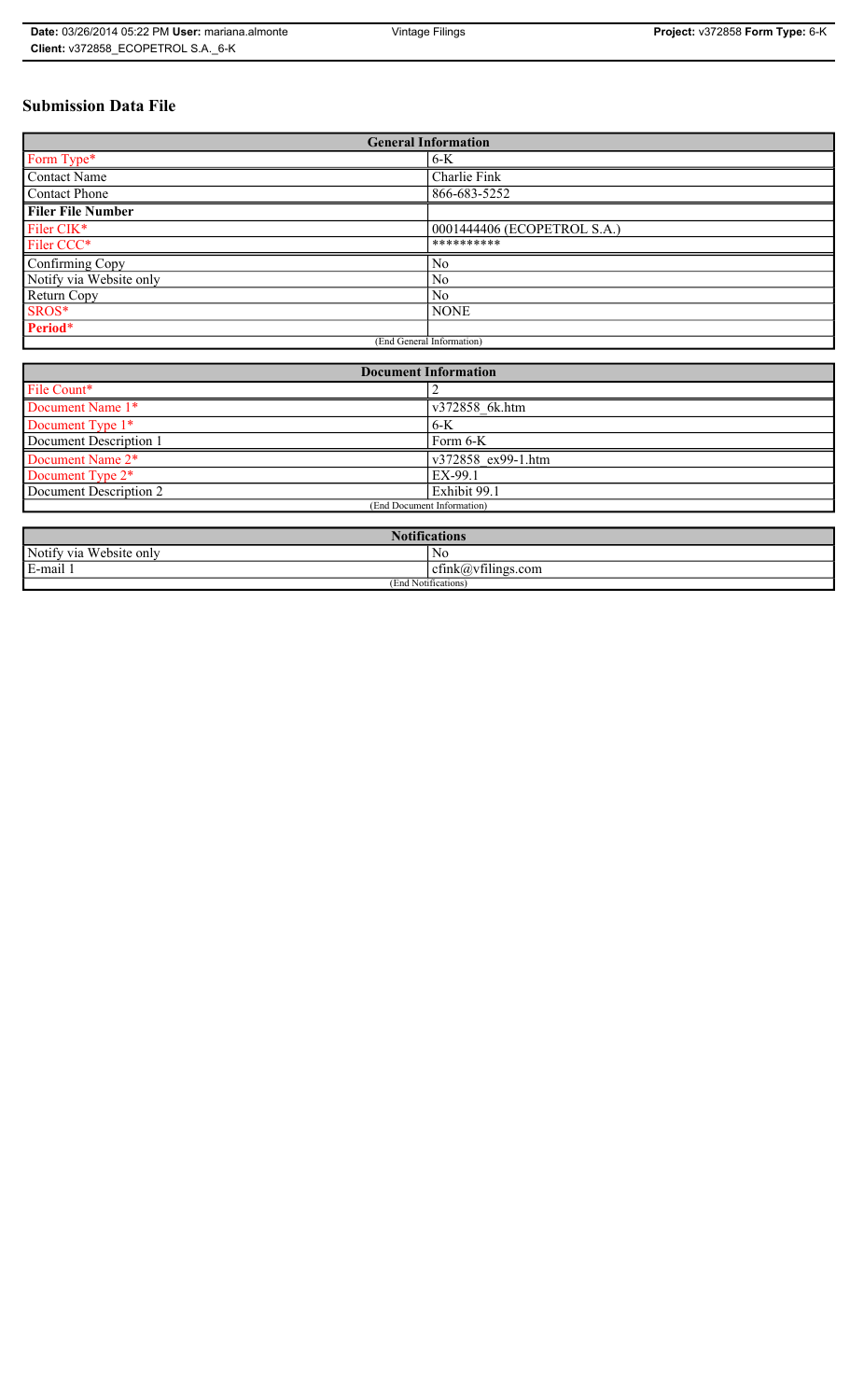### **SECURITIES AND EXCHANGE COMMISSION Washington, D.C. 20549**

#### **FORM 6-K REPORT OF FOREIGN PRIVATE ISSUER PURSUANT TO RULE 13a-16 OR 15d-16 OF THE SECURITIES EXCHANGE ACT OF 1934**

March, 2014

Commission File Number: 333-153452

**ECOPETROL S.A.**

*(Exact name of registrant as specified in its Charter)*

Carrera 7 No. 37 – 69 BOGOTA – COLOMBIA *(Address of registrant's principal executive offices)*

Indicate by check mark whether the registrant files or will file annual reports under cover Form 20-F or Form 40-F.

Form 20-F  $\boxtimes$  Form 40-F  $\Box$ 

Indicate by check mark if the registrant is submitting the Form 6-K in paper as permitted by Regulation S-T Rule 101(b)(1):

 $Yes$   $\Box$  No  $X$ 

Indicate by check mark if the registrant is submitting the Form 6-K in paper as permitted by Regulation S-T Rule 101(b)(7):

 $Yes$   $\Box$  No  $X$ 

Indicate by check mark whether by furnishing the information contained in this Form, the registrant is also thereby furnishing the information to the Commission pursuant to Rule 12g3-2(b) under the Securities Exchange Act of 1934.

 $Yes$   $\Box$  No  $X$ 

If "Yes" is marked, indicate below the file number assigned to the registrant in connection with Rule 12g3-2(b): 82- N/A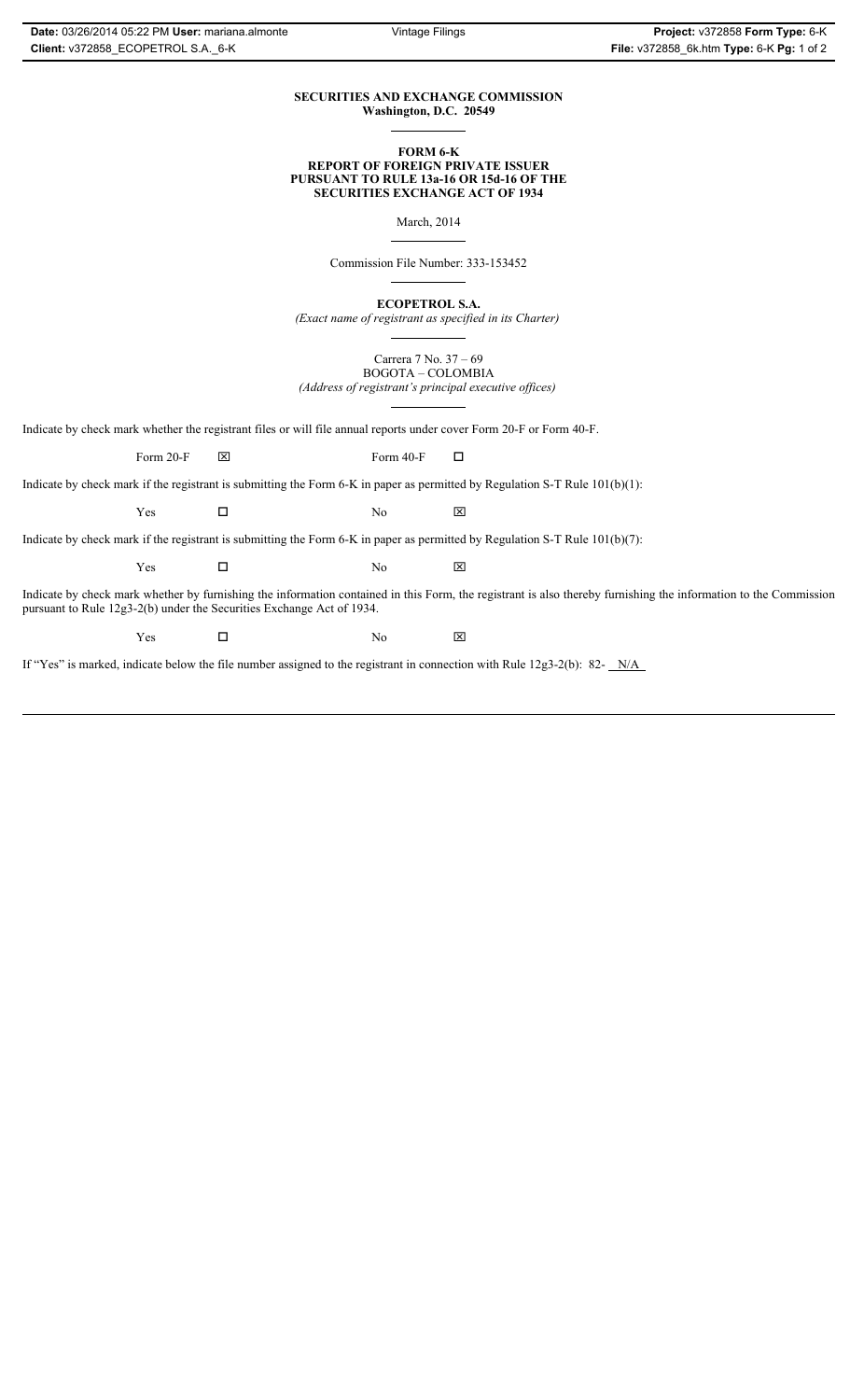# **SIGNATURE**

Pursuant to the requirements of the Securities Exchange Act of 1934, the Registrant has duly caused this report to be signed on its behalf by the undersigned, thereto duly authorized.

Date: March 26, 2014

Ecopetrol S.A.

By: /s/ Magda Manosalva Name: Magda Manosalva Title: Chief Financial Officer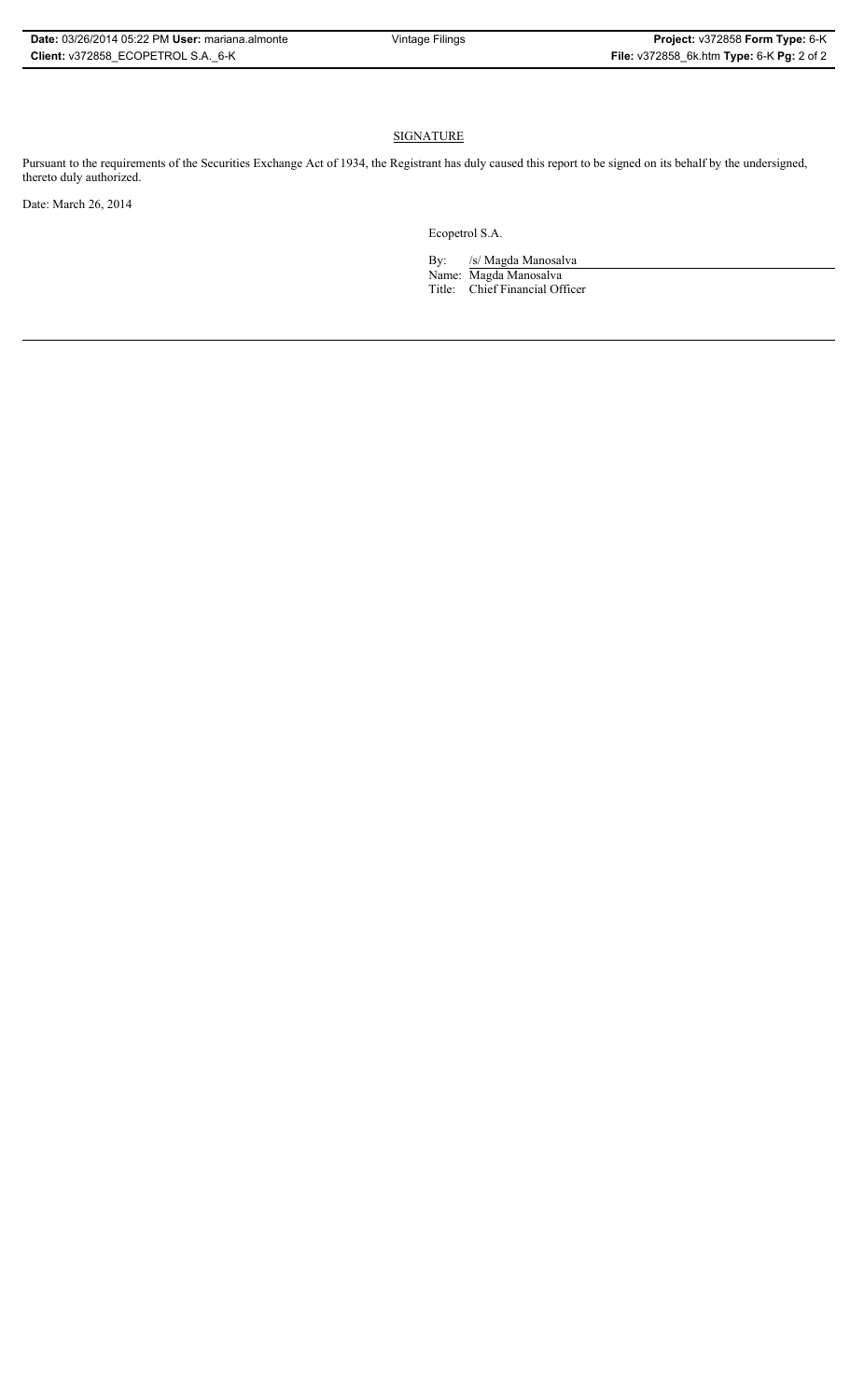# **Dividend approved by the Shareholders' Meeting of 2014**

Ecopetrol S.A. (BVC: ECOPETROL; NYSE: EC; TSX: ECP) announces that the General Shareholders' Meeting held today approved an ordinary dividend of two hundred twenty-seven pesos (COP\$227) per share and an extraordinary dividend of thirty-three pesos (COP\$33) per share, for a total dividend of two hundred and sixty pesos (COP\$260) per share.

The General Shareholders' Meeting approved a lump sum payment of the total dividend to minority shareholders beginning on April 28, 2014. The total amount to be paid to minority shareholders is COP\$1,230,297,026,089.

The dividend payable to the Colombia Nation will be paid as follows:

------------------------------------------

| Dividends to the Nation |                              |                   |
|-------------------------|------------------------------|-------------------|
|                         | Payment Due                  | COP\$             |
| First Installment       | $16$ -jul- $14$              | 1,000,000,000,000 |
| Second Installment      | $11$ -aug- $14$              | 1,690,000,000,000 |
| Third Installment       | $08$ -sep-14                 | 1,690,000,000,000 |
| Fourth Installment      | $08$ -oct- $14$              | 1,690,000,000,000 |
| Fifth Installment       | $10$ -nov- $14$              | 1,690,000,000,000 |
|                         | Between December 9, 2014 and |                   |
| Sixth Installment       | January 9, 2015              | 570,000,000,000   |
|                         | Between December 15, 2014    |                   |
| Seventh Installment     | and January 15, 2015         | 570,000,000,000   |
|                         | Between December 22, 2014    |                   |
| Eight Installment       | and January 22, 2015         | 560,044,572,471   |
|                         | <b>Total</b>                 | 9,460,044,572,471 |

Pursuant to the current Colombian regulation, the dividend will be paid to shareholders who are registered as holders of shares as of five trading days before the date of the respective payment.

## **Bogota, March 26, 2014**

*Ecopetrol is Colombia's largest integrated oil & gas company, where it accounts for 60% of total production. It is one of the top 50 oil companies in the world and the fourth largest oil company in Latin America. The Company is also involved in exploration and production activities in Brazil, Peru and the United States Gulf Coast, and owns the main refineries in Colombia, most of the network of oil and multiple purpose pipelines in the country, petrochemical plants, and is entering into the biofuels business.*